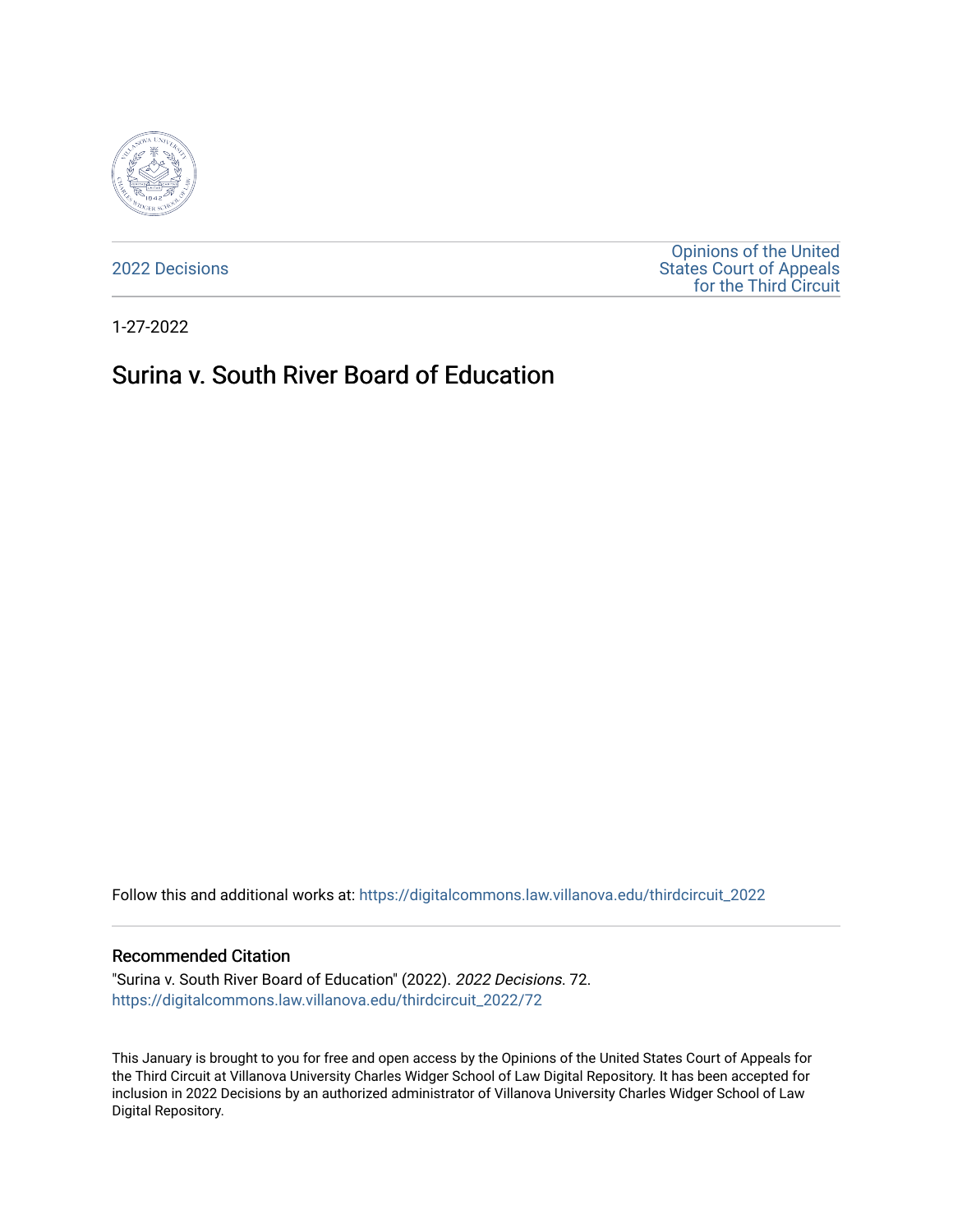## **NOT PRECEDENTIAL**

## UNITED STATES COURT OF APPEALS FOR THE THIRD CIRCUIT

\_\_\_\_\_\_\_\_\_\_\_\_\_\_

No. 20-2804 \_\_\_\_\_\_\_\_\_\_\_\_\_\_

### TRICIA SURINA; JAMES D. SURINA,

Appellants

v.

THE SOUTH RIVER BOARD OF EDUCATION, and ODALIS DELATORRE, Case Manager, in her individual capacity

\_\_\_\_\_\_\_\_\_\_\_\_\_\_

On Appeal from the United States District Court for the District of New Jersey (D.C. Civ. No. 3-17-cv-02173) United States District Judge: Honorable Freda L. Wolfson

\_\_\_\_\_\_\_\_\_\_\_\_\_\_

Submitted under Third Circuit L.A.R. 34.1(a) October 26, 2021

BEFORE: GREENAWAY, JR., PHIPPS, and COWEN, Circuit Judges

(Filed: January 27, 2022) \_\_\_\_\_\_\_\_\_\_\_\_\_\_

## **OPINION**\* \_\_\_\_\_\_\_\_\_\_\_\_\_\_

<sup>\*</sup> This disposition is not an opinion of the full Court and pursuant to I.O.P. 5.7 does not constitute binding precedent.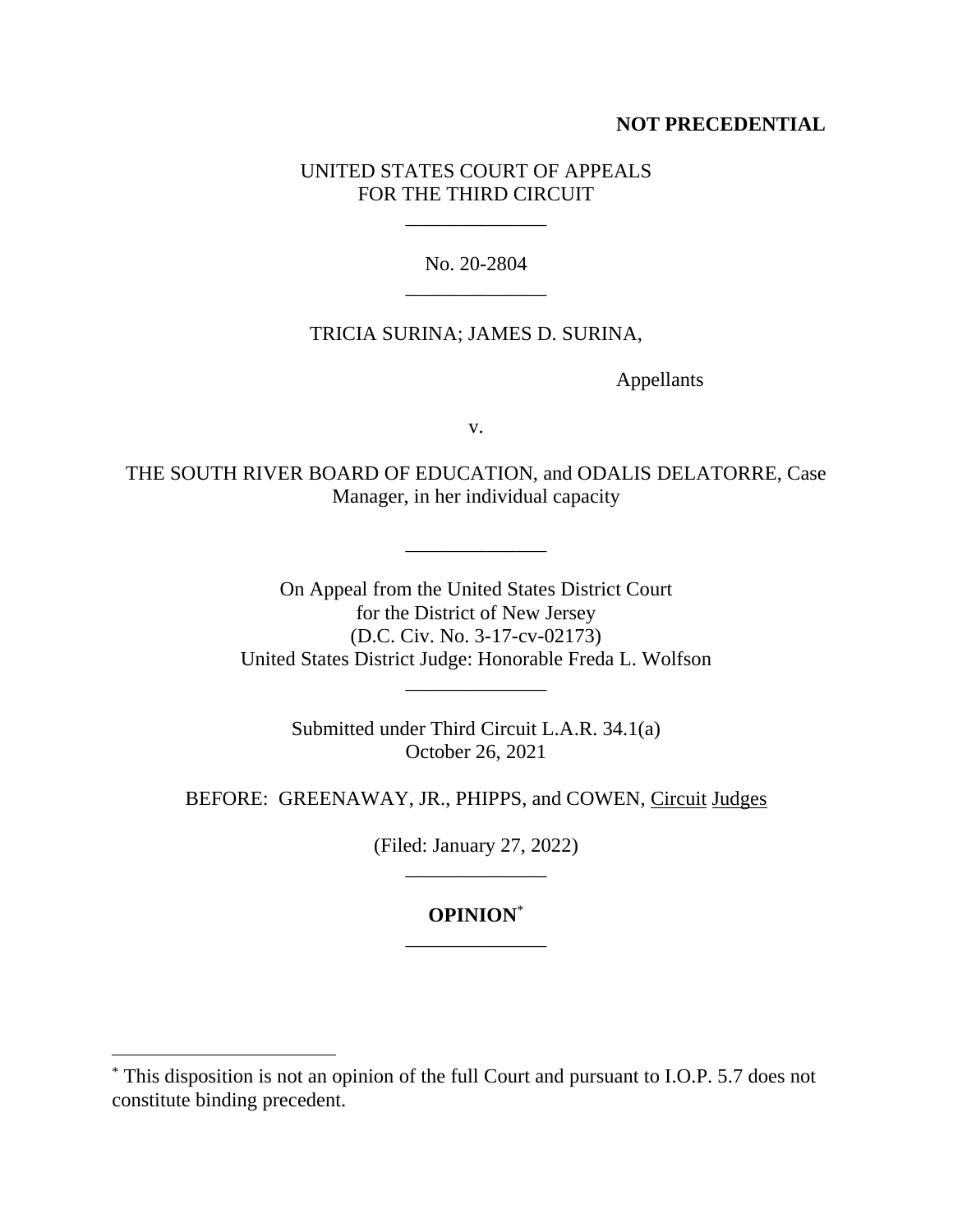#### COWEN, Circuit Judge.

Plaintiffs Tricia Surina and James Surina ("Plaintiffs") appeal from the orders of the United States District Court for the District of New Jersey granting the motions to dismiss filed by defendants and denying Plaintiffs' motion for reconsideration. We will affirm.

I.

Plaintiffs are the parents of A.S., an autistic child. Plaintiffs transferred their son to the South River Public School District and entered into an agreement with the school district to meet his special educational needs. However, numerous ongoing disputes have arisen regarding the needs and well-being of the child. The parents brought this 42 U.S.C. § 1983 action against several defendants—(1) "District Defendants;"<sup>1</sup> (2) "State Defendants;"<sup>2</sup> (3) Charles Erlich, a special education consultant for the District; and (4) Robert Pruchnik, Esq., a private attorney who represented South River. In their initial complaint, Plaintiffs alleged that District Defendants, Erlich, and Pruchnik violated: (1) their Fourth Amendment and Fourteenth Amendment rights under the United States Constitution to be free of a child abuse investigation absent credible evidence of imminent abuse and neglect; (2) their First Amendment rights by retaliating against them for advocating for their special needs child; and (3) their rights under the New Jersey

<sup>&</sup>lt;sup>1</sup> District Defendants are South River Board of Education ("South River" or "District"), Michael Pfister (District Superintendent), Margaret Pribyl (Director of Special Student Services), Odalis DeLaTorre (a case manager), and Wayne Sherman (the principal of A.S.'s school).

<sup>2</sup> State Defendants are Lisa Von Pier (Director of the New Jersey Division of Child Protection & Permanency ("DCP&P")) and Allison Blake (the Commissioner of the Department of Children and Families ("DCF")).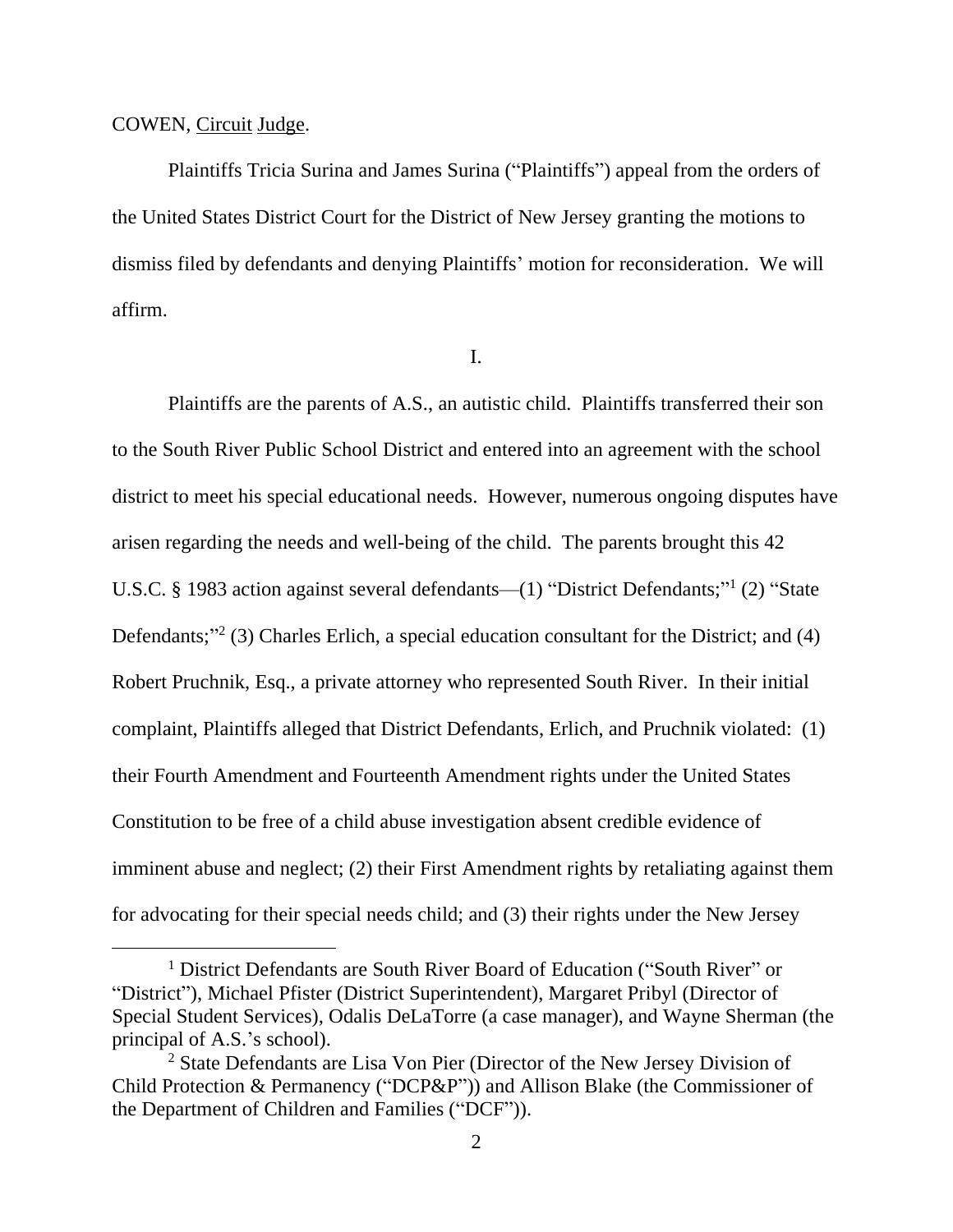Civil Rights Act ("NJCRA"). Plaintiffs also alleged an intentional infliction of emotional distress claim against District Defendants, Erlich, and Pruchnik. As to State Defendants, Plaintiffs claimed violations of the Fourth, Fifth, and Fourteenth Amendments in connection with the child abuse investigation.

Initially, the District Court granted Pruchnik's motion to dismiss for failure to state a claim pursuant to Federal Rule of Civil Procedure 12(b)(6). See Surina v. S. River Bd. of Educ., Civil Action No.: 17-2173(FLW), 2018 WL 1327111 (D.N.J. Mar. 15, 2018). State Defendants moved to dismiss for lack of jurisdiction under Federal Rule of Civil Procedure 12(b)(1) and for failure to state a claim, and District Defendants and Erlich filed their own Rule 12(b)(6) motions to dismiss. The District Court granted the State Defendants' motion to dismiss with prejudice. The motions to dismiss filed by District Defendants and Erlich were granted with prejudice as to the Fourth and Fourteenth Amendment and intentional infliction of emotional distress claims. Noting that "Plaintiffs clarify that only Mr. Pfister, Mr. Sherman, and Ms. [DeLaTorre] engaged in retaliatory conduct," Surina v. S. River Bd. of Educ., Civil Action No.: 17-2173 (FLW) (TJB), 2018 WL 3617970, at \*9 (D.N.J. Jul. 30, 2018), the District Court indicated that, as to DeLaTorre's allegedly false reporting to DCP&P and Sherman's alleged involvement in the filing of a suspicious person report and the revocation of Plaintiffs' special school drop-off privileges, Plaintiffs did not adequately allege causation. It granted Plaintiffs "leave to amend [the retaliation claim] in order to plead causality." Id. at \*10. The District Court also determined that the other alleged acts of retaliation committed by DeLaTorre as well as by Pfister did not rise to the level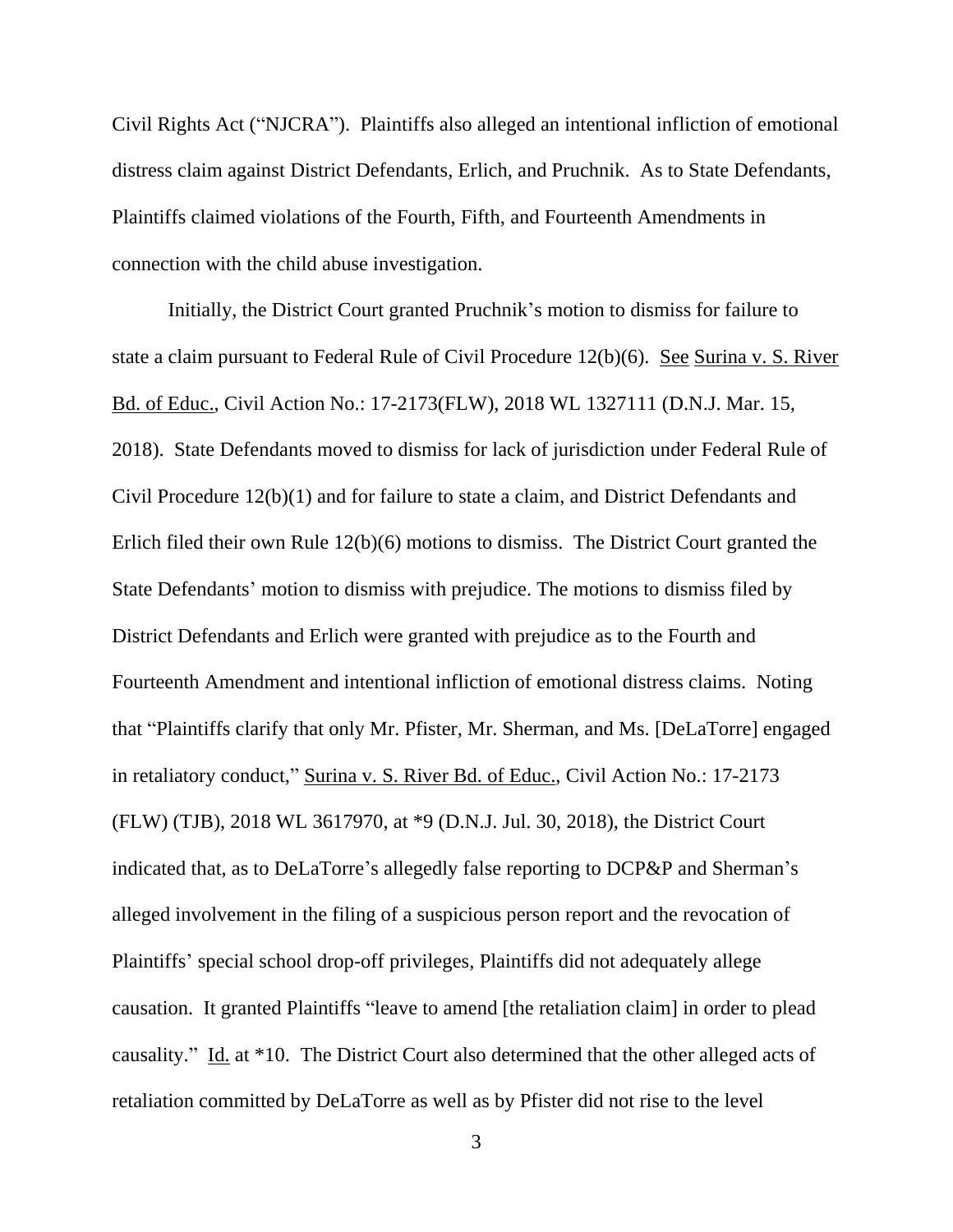necessary to deter a person of ordinary firmness from exercising his or her First Amendment rights. Furthermore, the District Court dismissed all § 1983 claims against South River, but it granted Plaintiffs leave to amend in order to assert a Monell claim against the District. The District Court likewise dismissed the NJCRA claim but added that, if Plaintiffs amended the complaint to reassert a First Amendment retaliation claim, "they may bring a parallel claim under the NJCRA." Id. at \*11.

Plaintiffs filed their amended complaint. In addition to rejecting Plaintiffs' attempt to revive the intentional infliction of emotional distress and Fourth and Fourteenth Amendment claims as well as their claims against Pruchnik, the District Court dismissed the First Amendment retaliation claim against Sherman, Pribyl, Pfister, and Erlich with prejudice. But it dismissed the retaliation claim against DeLaTorre without prejudice. The District Court stated that, "[a]fter combing through the Amended Complaint, it appears possible that Plaintiffs attempt to make out a *prima facie* case for retaliation based on the temporal proximity between Mrs. Surina's March 24, 2016 filing of a Request to Enforce a Court Order, and Mrs. [DeLaTorre's] report to the [DCP&P] a day later." Surina v. S. River Bd. of Educ., Civil Action No.: 17-2173 (FLW) (TJB), 2019 WL 1916206, at \*7 (D.N.J. Apr. 29, 2019). Plaintiffs were given "one last chance to amend their First Amendment retaliation claim against only Ms. [DeLaTorre] in order to identify a causal connection between Plaintiffs' protected activity and Ms. [DeLaTorre's] alleged 'false reporting' to the [DCP&P]." Id. at \*8. The Monell claim against the District was dismissed, but the District Court again granted Plaintiffs the final opportunity to amend their complaint to set forth a claim against South River based on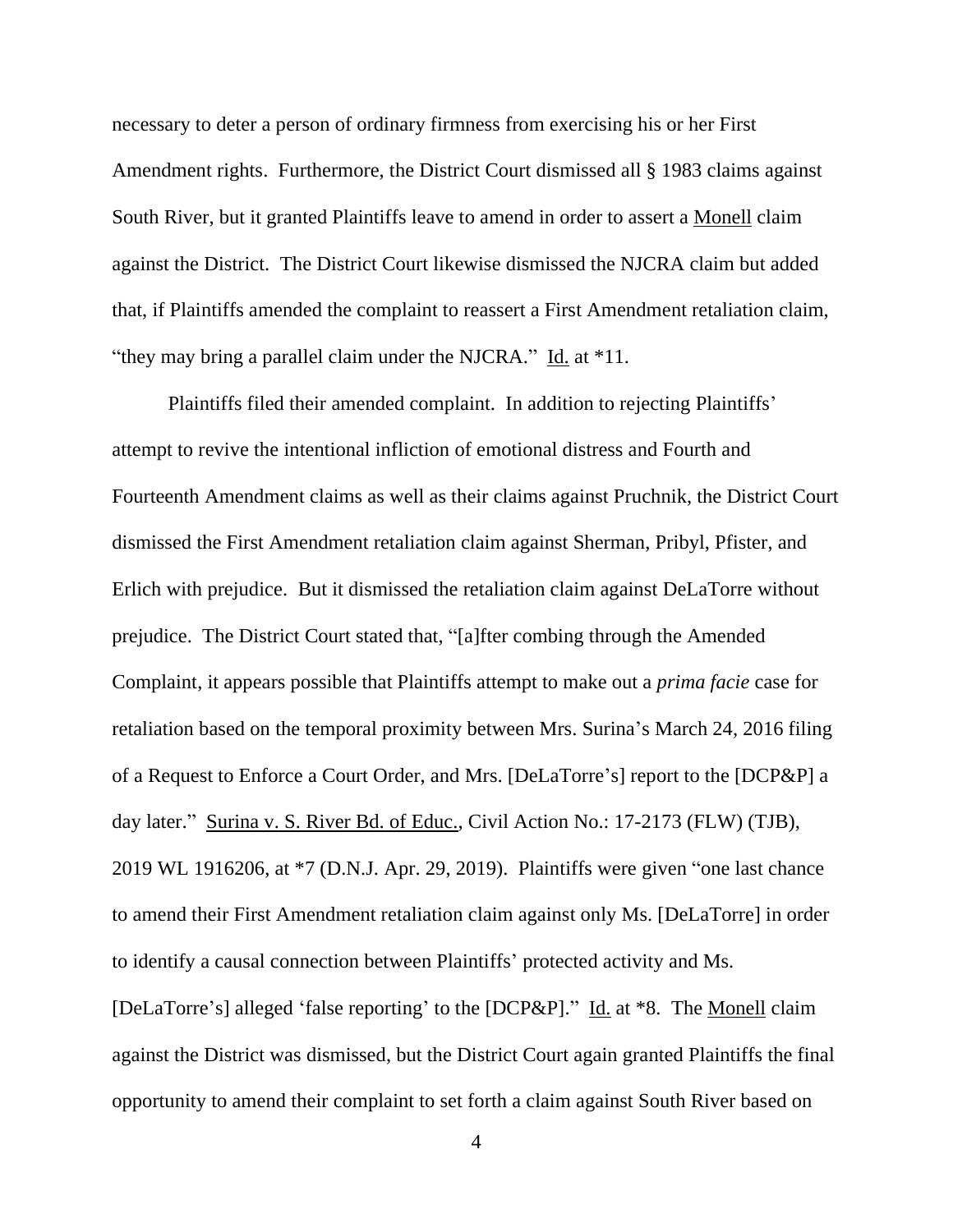DeLaTorre's alleged false reporting. Finally, the District Court dismissed the NJCRA claim while permitting Plaintiffs to bring an amended (parallel) retaliation claim under state law against DeLaTorre.

Plaintiffs filed a second amended complaint. The District Court ordered the parties to submit "supplemental briefing on the issue of whether Plaintiffs had sufficiently pled a First Amendment retaliation claim, and specifically, whether they had sufficiently alleged that they had engaged in constitutionally protected conduct." (A14.) While South River and DeLaTorre submitted a supplemental brief, Plaintiffs did not do so.

The District Court granted the motion to dismiss and ordered Plaintiffs' claims to be dismissed with prejudice. It explained that "the only plausible basis for a First Amendment retaliation claim in the FAC is a '*prima facie* case for retaliation based on the temporal proximity between Mrs. Surina's March 24, 2016 filing of [the Request], and Mrs. DeLaTorre's report to the [DCP&P] a day later.'" (A16 (quoting Surina, 2019 WL 1916206, at \*7).) However, even in their second amended complaint, Plaintiffs "failed to sufficiently plead that they engaged in protected conduct that caused Ms. [DeLaTorre's] alleged retaliatory actions, and, accordingly, their First Amendment retaliation claims are dismissed." (Id. ("Absent any information regarding the subject of the underlying petition, the Court has no basis to discern whether the Request constitutes a protected petition or a sham petition.").) According to the District Court, the Monell claim failed as a matter of law because Plaintiffs did not state a cognizable First Amendment retaliation claim against any individual defendant. Highlighting their prior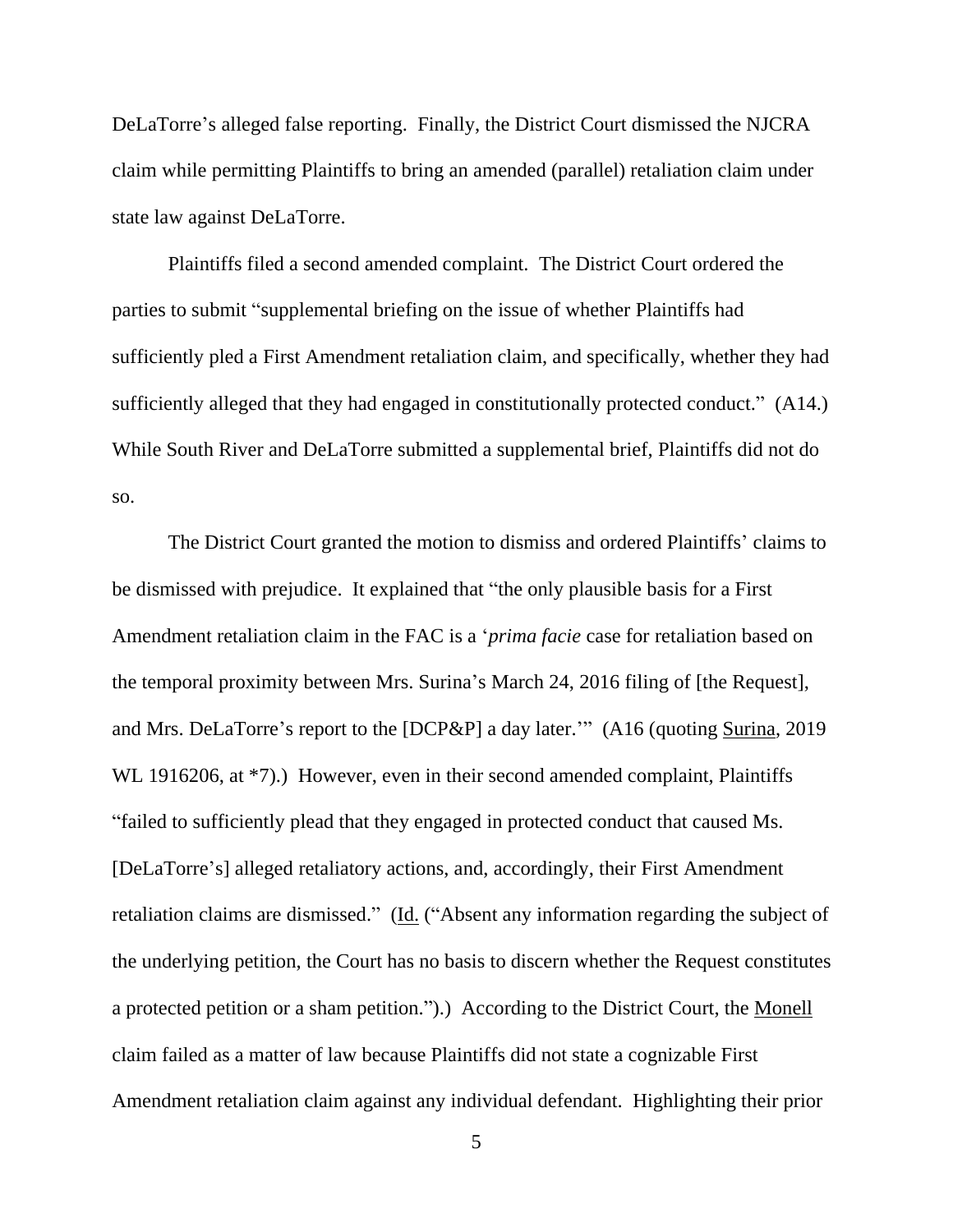opportunities to replead their claims as well as Plaintiffs' failure to respond to the request for supplemental briefing, the District Court further determined that granting any further leave to amend would be inequitable and futile.

Plaintiffs filed a motion for reconsideration, which was denied by the District Court. The District Court rejected the argument that it "failed to recognize Mrs. Surina's First Amendment right to gather information as an advocate for her son" (A9) on the grounds that "Plaintiffs never presented it to the Court in the first place" (A10 (footnote omitted). "However, even if the Court were to consider the merits of Plaintiffs' argument, the Court has now explained numerous times that the only plausible claim for relief set forth by the Second Amended Complaint is one for retaliation based on the temporal proximity between the filing of the Request and Mrs. DeLaTorre's report to the [DCP&P]." (A11.) According to the District Court, Plaintiffs yet again failed to describe the request in a way that would permit the District Court to determine whether it "constitutes a protected petition or a sham petition," and "counsel, realizing that he failed to respond to the Court's inquiries regarding the retaliation claim, now attempts to change his theory of the case"—without providing any legal support for this new "information gathering" theory. (Id.) The District Court also observed that Plaintiffs' motion for reconsideration asserted for the first time that "Mrs. Surina filed a New Jersey Open Public Records (OPRA) request on March 23, 2016, apparently seeking information regarding educational consultants approved by the South River School District to conduct Independent Educational Evaluations." (A9 n.1.) In addition to noting that a plaintiff is not permitted to amend a complaint in the plaintiff's response to a motion to dismiss, the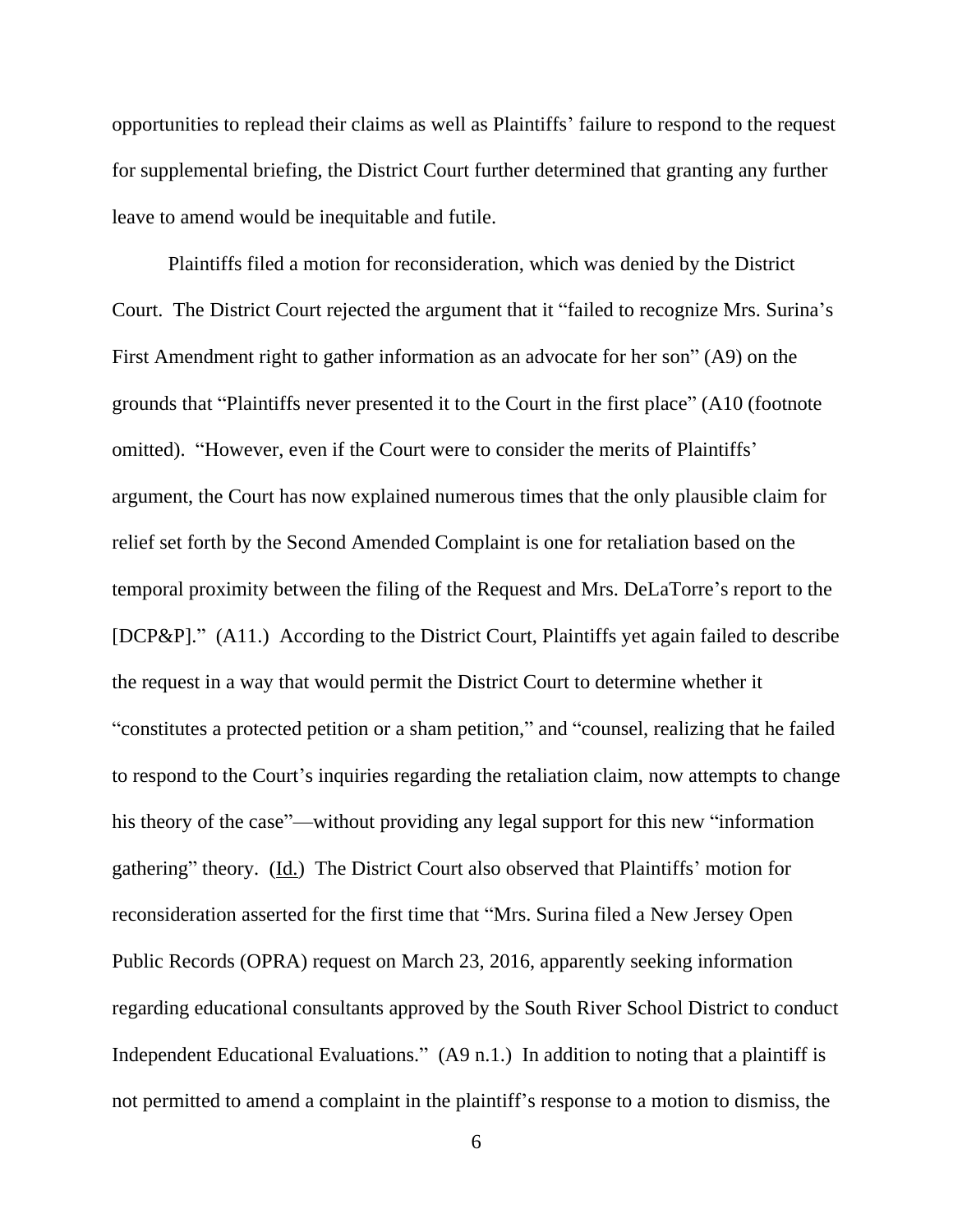District Court pointed out that "Plaintiffs nowhere allege or argue that Defendants were aware of Plaintiffs' filing of the OPRA request such that they can accuse Defendants of retaliating against them for that allegedly protected conduct." (Id.)

II.

Initially, we determine that Plaintiffs have forfeited any challenge to the District Court's dismissal of the claims against Pruchnik, Erlich, and State Defendants.<sup>3</sup> See, e.g., Barna v. Bd. of Sch. Directors of Panther Valley Sch. Dist., 877 F.3d 136, 145-50 (3d Cir. 2017) (indicating that appellant's opening brief must set forth and address each argument appellant wishes to pursue, that passing and conclusory statements do not preserve issue for appeal, that appellate briefs must include statements of all issues presented for appeal as well as supporting arguments and citations, and that Court will not reach forfeited issue in civil case absent exceptional circumstances).

<sup>&</sup>lt;sup>3</sup> The District Court had subject matter jurisdiction pursuant to 28 U.S.C. §§ 1331 and 1367. We have appellate jurisdiction under 28 U.S.C. § 1291.

We exercise plenary review over the District Court's dismissal pursuant to Rules 12(b)(1) and 12(b)(6). See, e.g., Free Speech Coalition, Inc. v. Attorney General, 677 F.3d 519, 529-30 (3d Cir. 2012). Under Rule 12(b)(6), we must accept all factual allegations as true, construe the complaint in the light most favorable to the plaintiff, and determine whether the plaintiff may be entitled to relief under any reasonable reading of the complaint. See, e.g., Fowler v. UPMC Shadyside, 578 F.3d 203, 210 (3d Cir. 2009). This inquiry implicates three steps—(1) identify the requisite elements of the claim at issue; (2) set aside mere conclusory allegations that are not entitled to the assumption of truth, and (3) determine whether the well-pleaded factual allegations plausibly give rise to an entitlement to relief. See, e.g., Connelly v. Lane Constr. Corp., 809 F.3d 780, 787 (3d Cir. 2016). State Defendants raised a facial challenge to the District Court's subject matter jurisdiction, requiring a determination whether the allegations on the face of the pleading allege facts sufficient to invoke its jurisdiction. See, e.g., Taliaferro v. Darby Twp. Zoning Bd., 458 F.3d 181, 188 (3d Cir. 2006). We review the District Court's denial of a motion for reconsideration abuse of discretion. See, e.g., Howard Hess Dental Labs. Inc. v. Dentsply Int'l, Inc., 602 F.3d 237, 246 (3d Cir. 2010).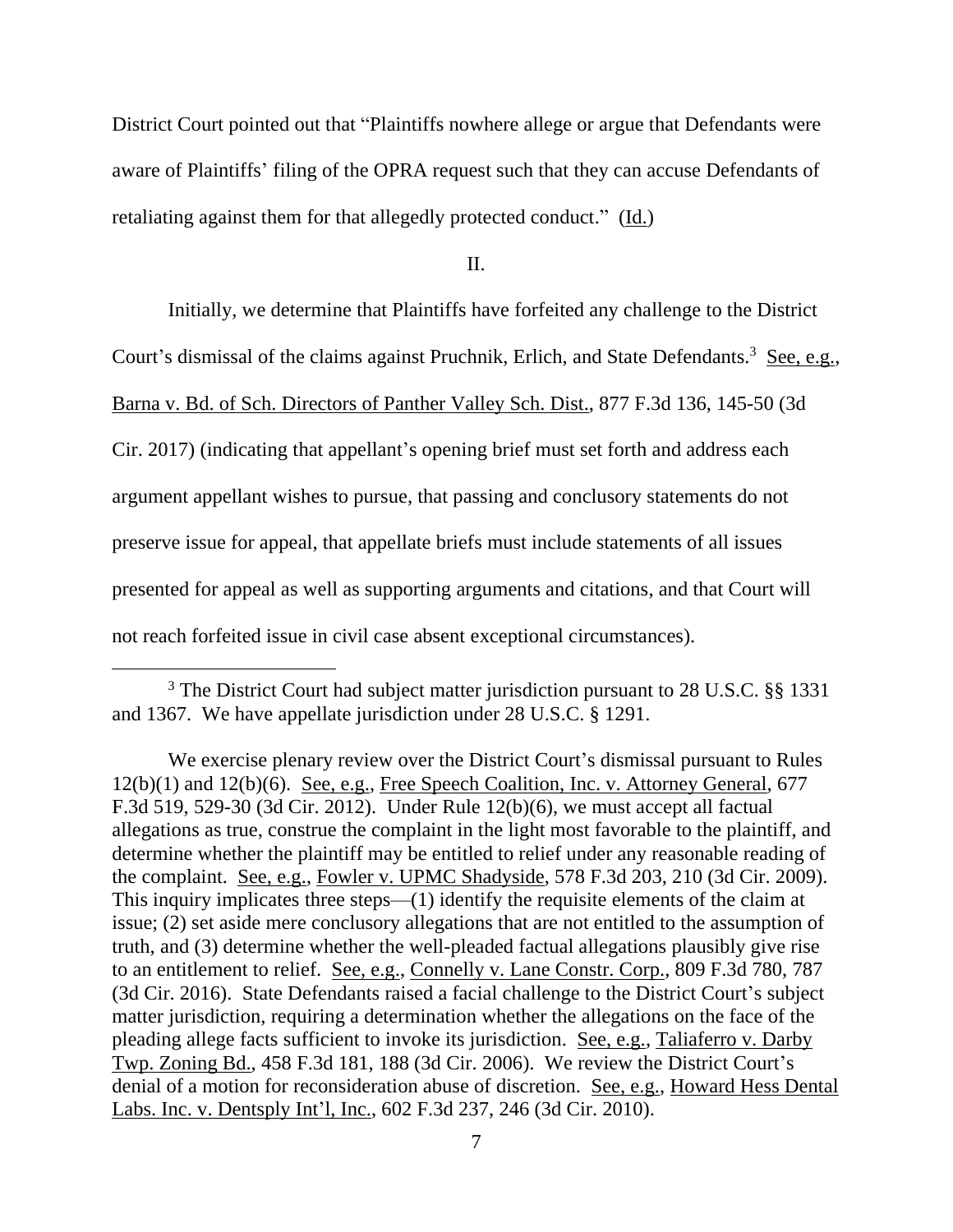The District Court dismissed the § 1983 and NJCRA claims against the District's private attorney on the grounds that "Plaintiffs' allegations of state action on the part of Pruchnik fail to satisfy the Join<sup>[t]</sup> Action test." Surina, 2018 WL 1327111, at \*4. As Pruchnik aptly explains in his appellate brief, "in their forty-page brief, the Surinas reference Pruchnik (generically as South River's attorney) on only three occasions, all in their statement of facts." (Pruchnik's Brief at 12 (emphasis omitted).) Plaintiffs "[d]o not mention Pruchnik at all, even by implication, in the legal argument section of their brief," and they thereby "never address the basis for [Chief] Judge Wolfson's dismissal of their claims against Pruchnik much less provide any basis for reversal." (Id.)

Similarly, Appellants do not mention Erlich by name (or profession) in the appellate argument section of their brief. In fact, they do not reference Erlich in their statement of facts. Accordingly, Plaintiffs have forfeited any challenge to the District Court's disposition of the claims against this specific defendant. See, e.g., Surina, 2019 WL 1916206, at  $*8$  (explaining that Plaintiffs failed to demonstrate causal link between their advocacy and Erlich's conduct and that his conduct amounted to nothing more than mild criticism).

The District Court also disposed of the claims against State Defendants on sovereign immunity grounds, explaining that, inter alia, "Plaintiffs have failed to demonstrate that an Ex parte Young exception applies to its claims against State Defendants" because, although the injunctive relief Plaintiffs sought was phrased in prospective terms, there were no alleged facts indicating that State Defendants' purported violations of constitutional law were ongoing. Surina, 2018 WL 3617970, at \*6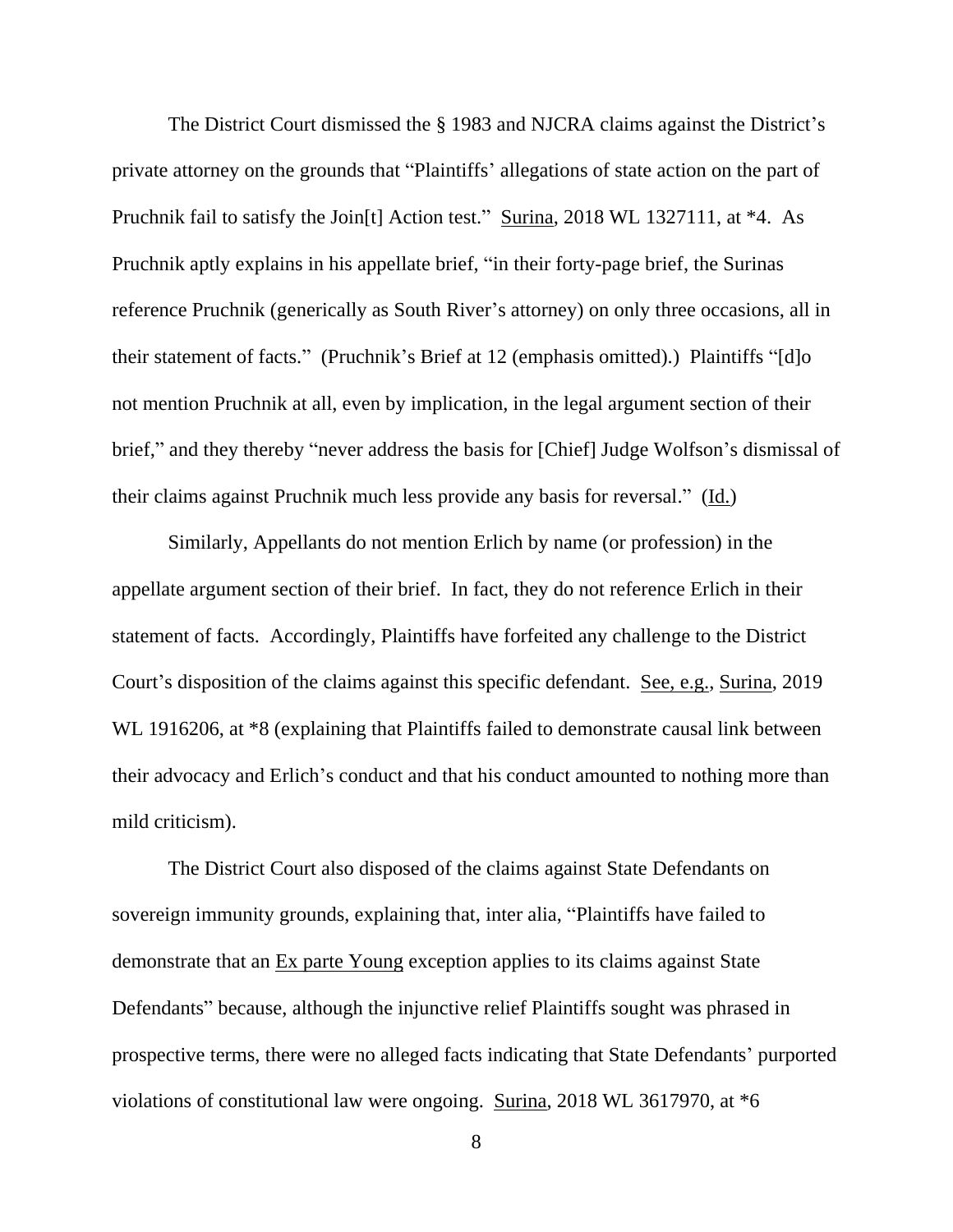(applying Ex parte Young, 209 U.S. 123 (1908)). In their opening brief, Plaintiffs contend that they stated a claim for injunctive relief under § 1983, Article III of the United States Constitution, and the "capable of repetition yet evading review" mootness exception. Plaintiffs do not explicitly address the District Court's immunity analysis (and, in fact, do not mention either the concept of Eleventh Amendment immunity or the Ex parte Young doctrine). Even if the assertions in their brief were sufficient to implicate the Ex parte Young inquiry, we agree with the District Court that, setting aside their bald and conclusory allegations, "Plaintiffs have only alleged that [DCP&P] officials participated in an isolated welfare check at the Surina home at the behest of South River"—and accordingly "[t]here is no reason to believe that such conduct, even assuming, arguendo, that this welfare check amounted to a constitutional violation, will repeat in the future."<sup>4</sup> Id.

Turning to the claims against District Defendants, we observe that the District Court thoroughly addressed these claims, especially Plaintiffs' First Amendment retaliation claim. In fact, Plaintiffs were given several opportunities to plead a plausible retaliation claim, and we agree with the District Court that they failed to do so.

In particular, a plaintiff must allege any facts plausibly indicating a causal link between the reporting and allegedly constitutionally protected conduct. See, e.g., Lauren W. ex rel. Jean W. v. DeFlaminis, 480 F.3d 259, 267 (3d Cir. 2007). Other than mere temporal proximity, see, e.g.., id. (stating that plaintiff must ordinarily show either

<sup>4</sup> Furthermore, Plaintiffs do not address the dismissal of their intentional infliction of emotional distress claim in their appellate briefing, and we accordingly determine that they have abandoned this state law claim.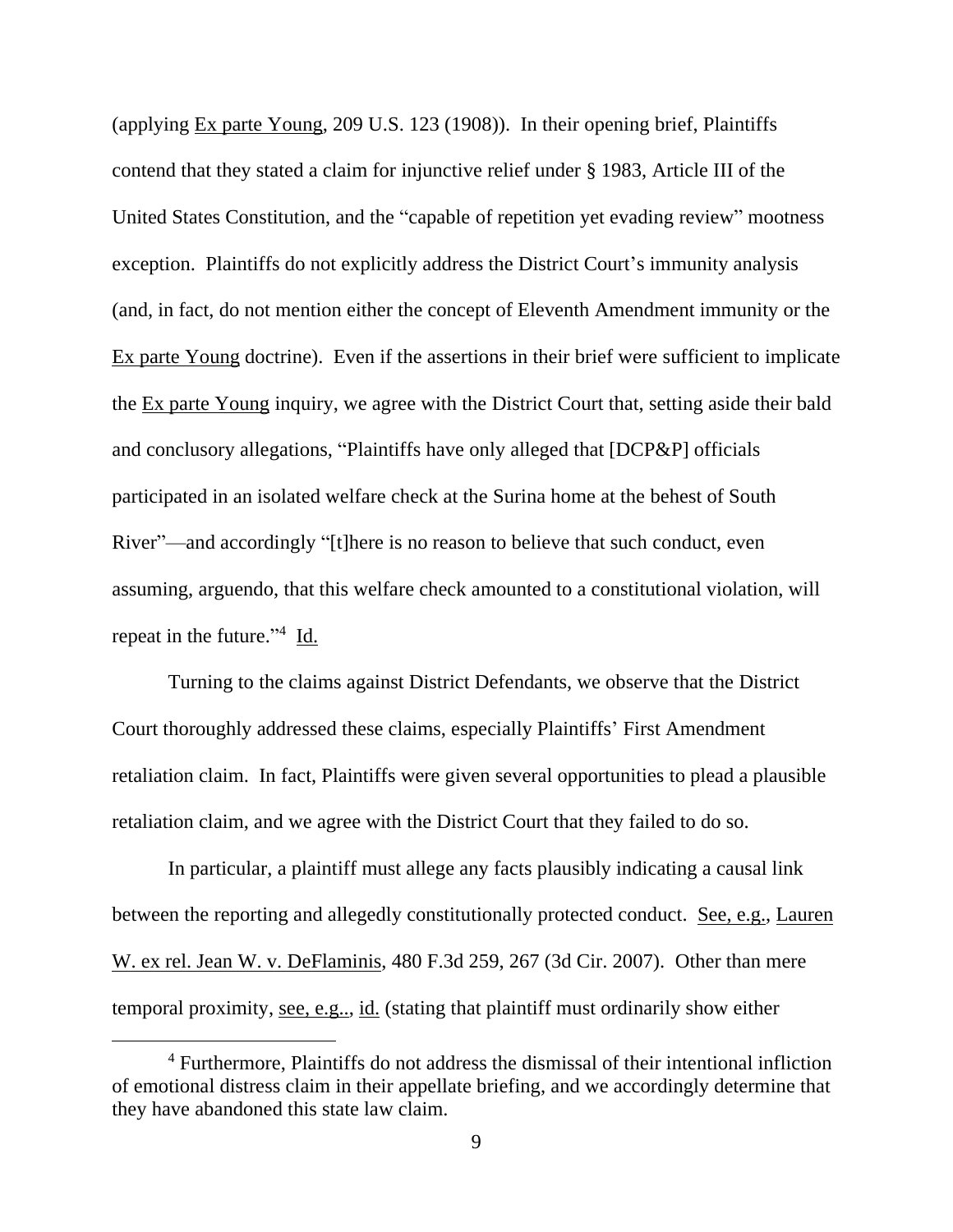unusually suggestive time proximity between protected activity and allegedly retaliatory action or pattern of antagonism coupled with timing), Plaintiffs' various complaints did not plausibly allege a causal link between the March 24, 2016 filing of the Request to Enforce a Court Order and DeLaTorre's report to the DCP&P on March 25, 2016.<sup>5</sup> As the District Court observed, "Plaintiffs have not provided any information about the content or context of the Request," and "the [Second Amended Complaint] contains no allegations regarding any court proceeding, let alone any court order that Plaintiffs might have been seeking to enforce." (A16.) Such deficiencies are further compounded by Plaintiffs' own allegations indicating "that [DeLaTorre] 'would have taken the same action even if the plaintiff had not engaged in the protected activity.'" Surina, 2019 WL 1916206, at \*7 (quoting Lauren W., 480 F.3d at 267). Specifically:

According to the Amended Complaint, A.S. had been out from school for portions of the month of March, 2016. In response to these absences, Ms. [DeLaTorre] (along with Ms. Pribyl) had sent a truancy officer to Plaintiff's home on March 21, 2016, three days before Mrs. Surina filed her Request to Enforce the Court Order, "in order to get more information about [A.S.'s] illness." Plaintiffs had submitted a doctor's note, excusing the absence, but, as the Amended Complaint acknowledges, Ms. [DeLaTorre] stated that she was not comfortable with the fact that they were from a walk-in clinic and did not contain a diagnosis. The Amended Complaint further alleges that Ms. [DeLaTorre] also previously reported that A.S. had presented in the past with hygiene issues, a concern that was surely heightened in the wake of his extended absence. While Plaintiffs deny being informed of hygiene issues, they concede that the hygiene issues were previously documented in the nurse's log. Thus, the Amended Complaint seems to indicate that the school had an interest in monitoring A.S.'s absence even before Mrs. Surina filed her request on March 24<sup>th</sup>, and

<sup>&</sup>lt;sup>5</sup> We note that the original complaint alleged that the request was submitted on March 23, 2016 and DeLaTorre made her report to DCP&P on March 24, 2016. In their amended pleadings, Plaintiffs alleged that the request was submitted on March 24, 2016 and the DCP&P report was made on March 25, 2016.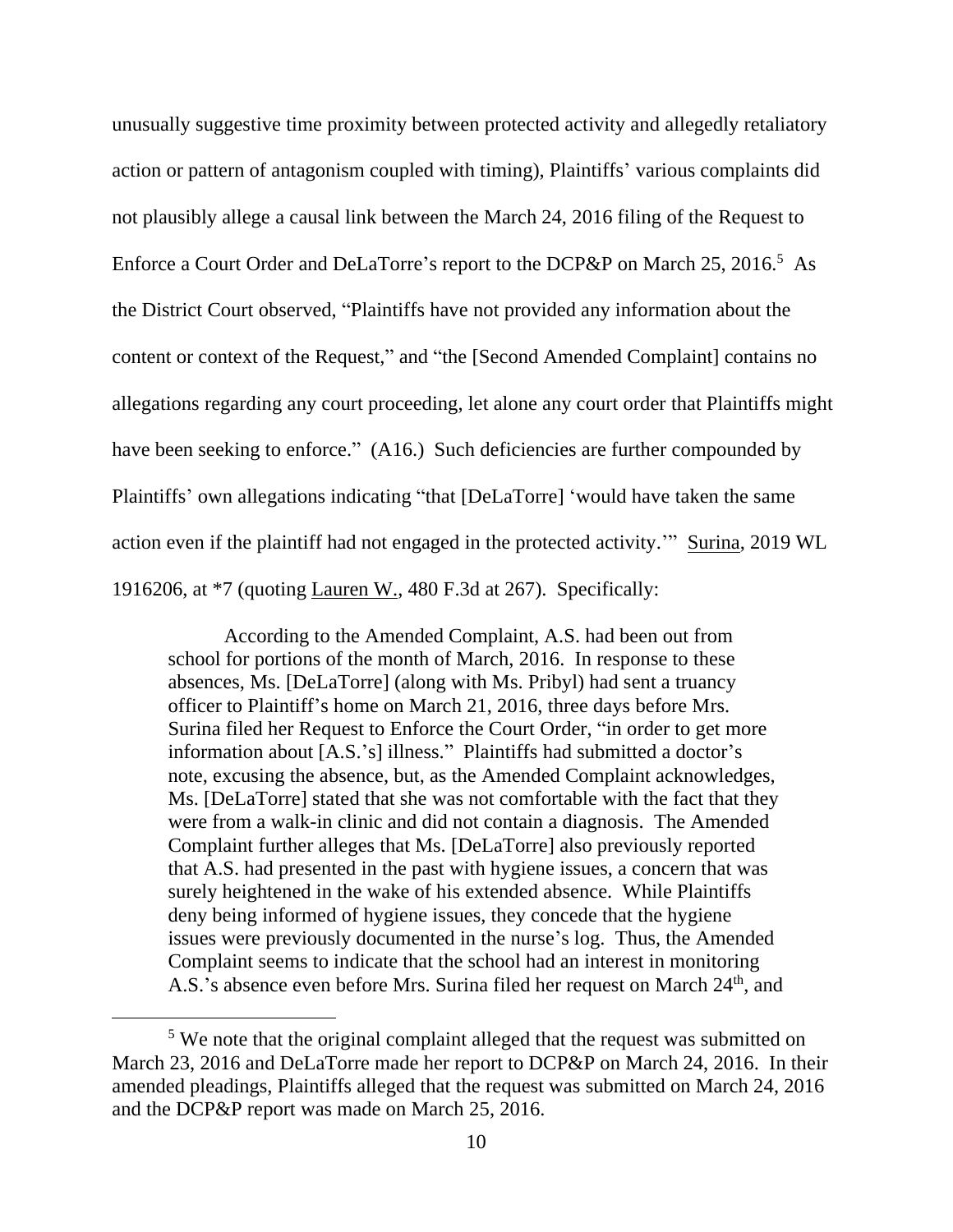that Ms. [DeLaTorre] had ample reason to file the report even if Mrs. Surina had not filed her request.

Id. at \*7; see also, e.g., Surina, 2018 WL 3617970, at \*9 ("However, there is no allegation that Ms. [DeLaTorre] was aware of that request [to enforce a court order]. See Ambrose v. Township of Robinson, Pa., 303 F.3d 488, 493 (3d Cir. 2002) ('[F]or protected conduct to be a substantial or [motivating] factor in a decision, the decisionmakers must be aware of the protected conduct.').").<sup>6</sup>

"Further, as retaliatory conduct, the Complaint alleges that Ms. [DeLaTorre] falsely accused Plaintiffs of medical neglect and stated to Mrs. Surina, 'What kind of mother are you?' And 'I wouldn't want my child to suffer.' [A111.]" Surina, 2018 WL 3617970, at \*9. We agree that such comments, while clearly upsetting, would not deter a person of ordinary firmness from exercising his or her First Amendment rights. See, e.g., McKee v. Hart, 436 F.3d 165, 170 (3d Cir. 2006). We reach the same conclusion with respect to Pfister's "threat" that South River would defend itself if Plaintiffs pursued due process for their son as well as Pribyl's e-mail response to Mrs. Surina's own e-mail requesting that the teacher refrain from giving her son candy or other hard food that could damage his teeth. Plaintiffs also alleged that "Sherman was involved in Sergeant [Neilsen] [a member of the South River board] filing false suspicious person reports in retaliation for Plaintiffs filing a harassment complaint" arising out of an incident involving Mrs. Surina and a recess aide that occurred on the public sidewalk adjacent to the school playground during her son's recess period. Surina, 2019 WL 1916206, at \*7. However, "there is no allegation that Principal Sherman directed Sergeant [Neilsen] to file the report, or that he in any way communicated with Sergeant [Neilsen] after the visit to the Surina home." Id. ("Plaintiffs do not even allege that Principal Sherman had any awareness of the incident with the recess aide." (citing Ambrose, 303 F.3d at 493).) Likewise, Plaintiffs did not plausibly allege any causal link between Sherman's revocation of their drop-off privileges and protected activity.

<sup>&</sup>lt;sup>6</sup> The District Court likewise did not commit reversible error by denying Plaintiffs' motion for reconsideration. Even if their new "information gathering" theory and the OPRA request could be considered, they did not cure Appellants' underlying failure to allege a causal connection between the protected activity and the retaliatory action or otherwise call into question the allegations indicating that DeLaTorre would have reported to DCP&P even if Plaintiffs did not engage in "information gathering."